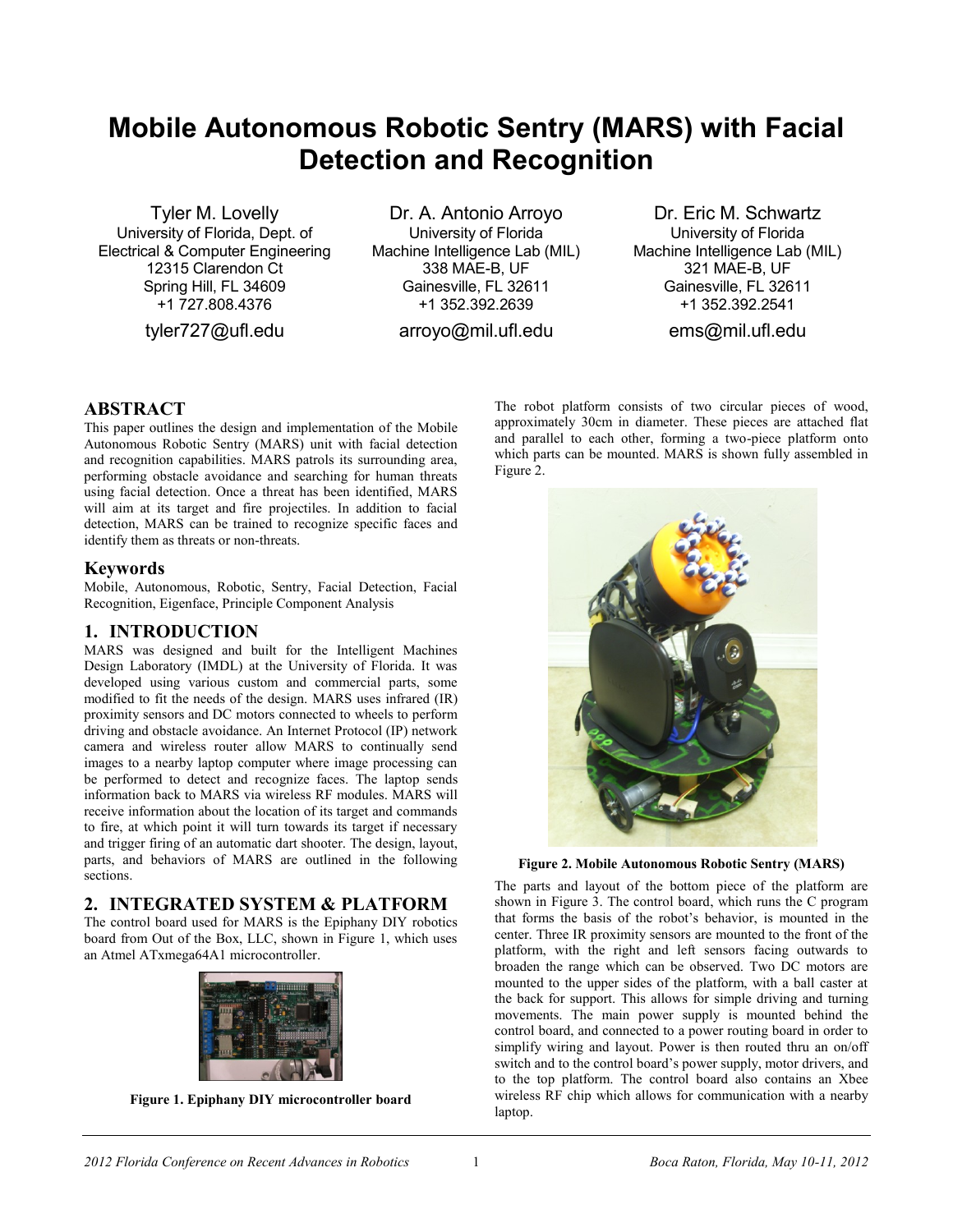

**Figure 3. MARS platform bottom piece layout**

The parts and layout of the top piece of the platform are shown in Figure 4. An IP camera is mounted front and center and tilted upward in order to maximize its field of view to include faces of people standing upright and several meters away. It uses its own power source and is connected via Ethernet to a wireless router which allows transmission of images to a nearby laptop computer. The router is powered by the main power supply on the platform below. A Nerf Swarmfire automatic dart shooter is mounted in the center facing forward and on an upward angle in order to best target any threats it must fire upon. The top platform also contains the on/off switch for the robot.



**Figure 4. MARS platform top piece layout**

A nearby laptop computer, which runs the C++ program used for image capturing and processing in order to detect and recognize faces, is shown in Figure 5. It captures images from MARS thru its connection with the wireless router and sends commands and targeting information back using an Xbee wireless RF chip, connected via an Xbee USB dongle.



**Figure 5. Laptop computer connectivity**

The main power supply consists of eight rechargeable AA batteries, shown in Figure 6 with rechargeable battery packs, connected in series in an 8-AA battery holder. These were chosen because of adequate battery life and because their combined voltage suited power requirements for the control board, DC motors, wireless router, and Nerf Swarmfire. The battery holder is mounted to the platform using Velcro which allows easy removal and reattachment when recharging batteries.



**Figure 6. ReVive Refresh Pro series AA smart chargers with truCELL 2700 series rechargable AA batteries**

### **3. DRIVING & OBSTACLE AVOIDANCE**

MARS drives using two DC motors attached to wheels and mounted to the bottom piece of the robotic platform, with a ball caster at the back for support. The motors and metal mounting brackets are shown in Figure 7. Motors were selected based on relatively small current draw, adequate torque to support and move the weight of the robot, and appropriate RPM for driving speed requirements.





The wheels were chosen based on their size and ability to be mounted to the motors with mounting hubs, shown in Figure 8.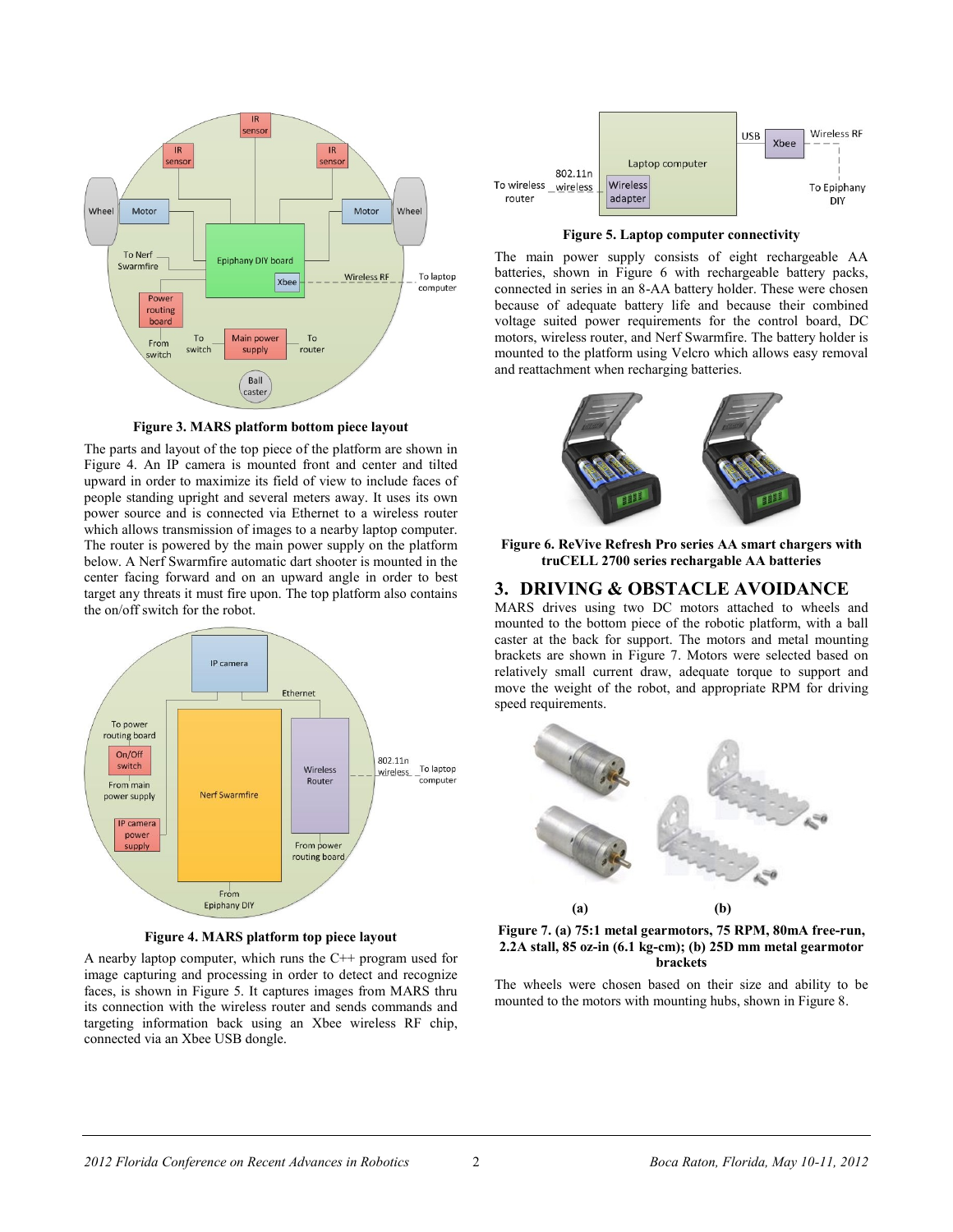

**Figure 8. (a) 70x8mm wheels; (b) Universal Aluminum mounting hubs for 4mm shaft, 4-40 holes**

The motors are connected to the motor drivers on the control board, where driving can easily be controlled using Pulse Width Modulation (PWM). Turning can be done by simply running one motor backwards. The longer one motor runs backwards, the farther MARS turns in its respective direction. Therefore, variable turning behavior can be accomplished.

Obstacle avoidance can be performed using the three IR proximity sensors mounted to the front of the bottom piece of the robotic platform. The IR sensors are attached to small pieces of wood which are mounted to the platform using Velcro, allowing the sensors to be easily adjusted to suit different driving environments. The sensors chosen, shown in Figure 9, were selected due to their appropriate range of detection for the robot's obstacle avoidance purposes.



#### **Figure 9. Sharp GP2D120XJ00F IR proximity sensors, 3-30cm range**

The IR sensors are connected to analogue-to-digital converters (ADCs) on the control board. While MARS is driving, it is constantly reading values from these sensors. If the reading shows an obstacle is in the way, there is a slight 50ms delay and the reading is checked again. This removes false positives due to random spikes in readings from the sensors.

Once an obstacle has been detected, MARS will turn to avoid it and continue driving. The direction and length of its turn are determined by the combination of readings from the three sensors, shown in Table 1. This gives MARS dynamic obstacle avoidance behavior in order to safely navigate and patrol its surroundings.

| Table 1. Obstacle avoidance turning behavior |  |  |  |  |  |
|----------------------------------------------|--|--|--|--|--|
|----------------------------------------------|--|--|--|--|--|

| Left<br>obstacle | Center<br>obstacle | Right<br>obstacle | <b>Direction</b> | Time<br>(ms) | <b>Rotation</b> |
|------------------|--------------------|-------------------|------------------|--------------|-----------------|
| No               | No                 | No                | Forward          | $\infty$     | 0               |
| Yes              | X                  | Yes               | Right            | 3500         | 180             |
| X                | Yes                | No                | Right            | 1750         | 90              |
| No               | Yes                | Yes               | Left             | 1750         | 90              |
| No               | No                 | Yes               | Left             | 500          | 25              |
| Yes              | No                 | Yes               | Right            | 500          | 25              |

# **4. IMAGE CAPTURING & PROCESSING**

MARS captures images using an IP network camera, which is modified to be powered by four AAA batteries connected in series in a 4-AAA battery holder, mounted with Velcro for easy battery replacement. The IP camera is connected via Ethernet to a wireless router. The router is modified to be powered by the main power supply. The IP camera and wireless router are shown in Figure 10.



**Figure 10. (a) Cisco-Linksys WVC80N IP camera; (b) Belkin N150 Wireless-N router**

This allows images from the IP camera to be captured by any device which is on the same secured wireless network. A nearby laptop computer connected to the network continually captures images in order for facial detection and recognition to be performed.

The IP camera is configured to continually take low quality 320x240 MJPEG video at 4 frames per second. This setting is adequate for facial detection and recognition purposes and allows image frames to be captured from the video stream and processed at a steady rate with minimal lag. Due to a short initialization delay when first establishing the connection to the network video stream, the first 150 frames captured are not processed in order to remove any initial lag.

To prevent against false positives, a face must be detected in three consecutive frames in order to be valid. With facial recognition operating, only every third frame in which a face is detected is analyzed and compared to known faces in order to remove extra lag caused by facial recognition processing.

These configurations allow for an effective and rapid image capturing and processing system.

### **5. FACIAL DETECTION**

The facial detection system uses the OpenCV library's cascade classifiers for facial and eye detection. These classifiers are trained and encoded with information about contrasts between regions in the image relating to features of the class being detected, in this case faces and eyes [1] [2].

When a frame is captured, it is first converted to grayscale and its histogram is equalized in order to normalize brightness and increase contrast in the image. A cascade classifier for faces is used to detect faces in the frame. A cascade classifier for eyes is then used with the segments of the images containing faces to detect eyes within faces.

Faces can be detected at both close up and far standing range in normal indoor lighting environments. It was found that detection of eyes was unreliable at far range and therefore only facial detection is used to determine robot behavior. Faces and eyes in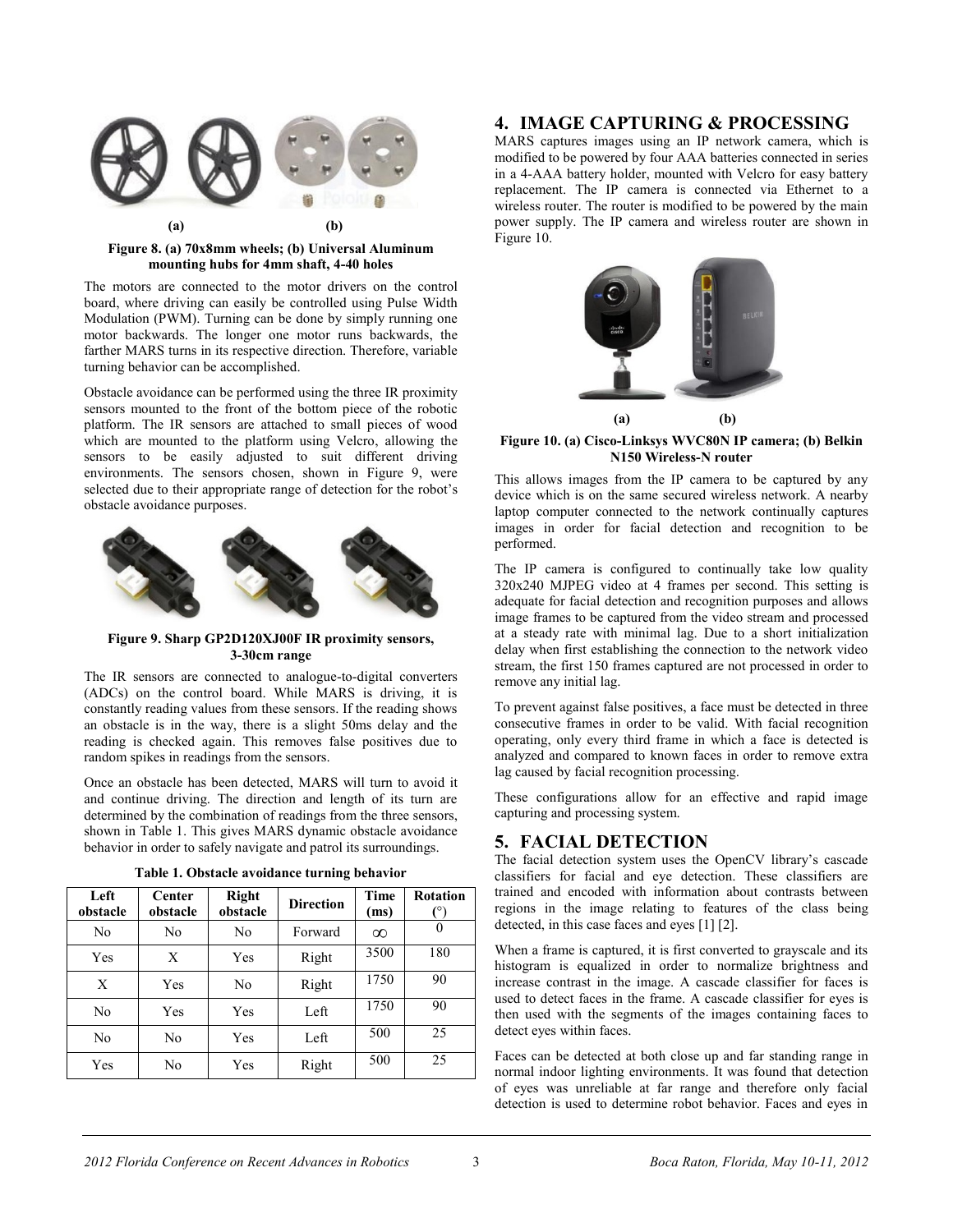each frame are circled and displayed in real time, shown in Figure 11.



**Figure 11. (a) Facial and eye detection at close range; (b) Facial detection at far standing range**

# **6. FACIAL RECOGNITION**

The facial recognition system is based on an OpenCV implementation of the eigenface technique, based on Principle Component Analysis (PCA) dimensionality reduction [3] [4].

In the eigenface technique for facial recognition, faces are projected in a PCA subspace that is more easily analyzed than the original image space due to reduction of dimensionality. Eigenvalues are generated which represent the "distance" between two faces in the PCA subspace. If this distance is below a certain threshold, the faces are said to match.

Offline training is used to process a large set of training images of a known person's face. It is best to use training images taken from varying ranges and lighting conditions and to take a large sample from the same lighting environment in which MARS will be operating. Several examples are shown in Figure 12. The PCA subspace information for each of the training faces is stored in an XML file to be referenced later.



**Figure 12. Training faces in 40x40 format, taken from varying ranges and lighting conditions**

When a face is detected in a frame, the segment of the image that contains the face is resized to 40x40 and saved. This resizing has several advantages. It causes image segments from faces detected at varying ranges to scale in size and quality, allows the eigenface algorithm to work with consistently sized images, and reduces processing time and image dimensionality by working with a small image size.

Once the resized face image segment is saved, the eigenface algorithm tries to recognize the face by comparing it to all known faces saved during training. An eigenvalue is returned which represents the "distance" between the face and the known face for which it matches best. If this value is below a certain threshold, the faces are considered a match and the person has been recognized.

MARS can classify known faces as threats or non-threats and use this information to determine firing behavior.

# **7. TARGETING & FIRING**

The laptop computer sends commands to fire back to MARS via Xbee wireless RF modules, shown in Figure 13.



**Figure 13. (a) Xbee Explorer USB dongle; (b) Xbee wireless RF chip**

A minimum delay of 10 seconds is required between sending commands in order to prevent MARS from going into a constant firing loop while operating in large crowds.

When a face is detected, its horizontal location in the frame is used to determine the location of the threat for targeting purposes. This information is sent back to MARS along with the firing command. When MARS is told that its target is on the left or right side of its field of view, it will turn in the correct direction to aim at its target before firing.

MARS fires foam darts at its targets with a Nerf Swarmfire dart shooter, shown in Figure 14. This dart shooter was chosen due to its automatic firing mechanism and its ability to hold up to 20 darts.



**Figure 14. Nerf Swarmfire dart shooter**

The dart shooter is modified in order to reduce size and weight. The entire back segment is removed and much of the casing is stripped. This also allows access to the internal electronics, which is necessary in order to interface it with the control board.

The automatic firing mechanism of the dart shooter is operated by a DC motor which rotates the barrel and activates a spring plunger to fire darts. The trigger and safety simply switch power to this motor to trigger firing. These switches are removed and the motor is connected directly to a motor driver on the control board, powered by the main power supply. This gives MARS the ability to start and stop automatic firing as needed.

# **8. CONCLUSION**

MARS accomplishes all of its original design goals, producing a mobile autonomous sentry unit with facial detection and recognition capabilities.

MARS provides a proof of concept for any mobile autonomous machine that has behaviors based on image processing, in particular facial detection and recognition. This can expand beyond sentry units to functions ranging from criminal identification to search and rescue.

Future development of MARS will focus on several key areas. Range of obstacle detection sensors should be improved and more